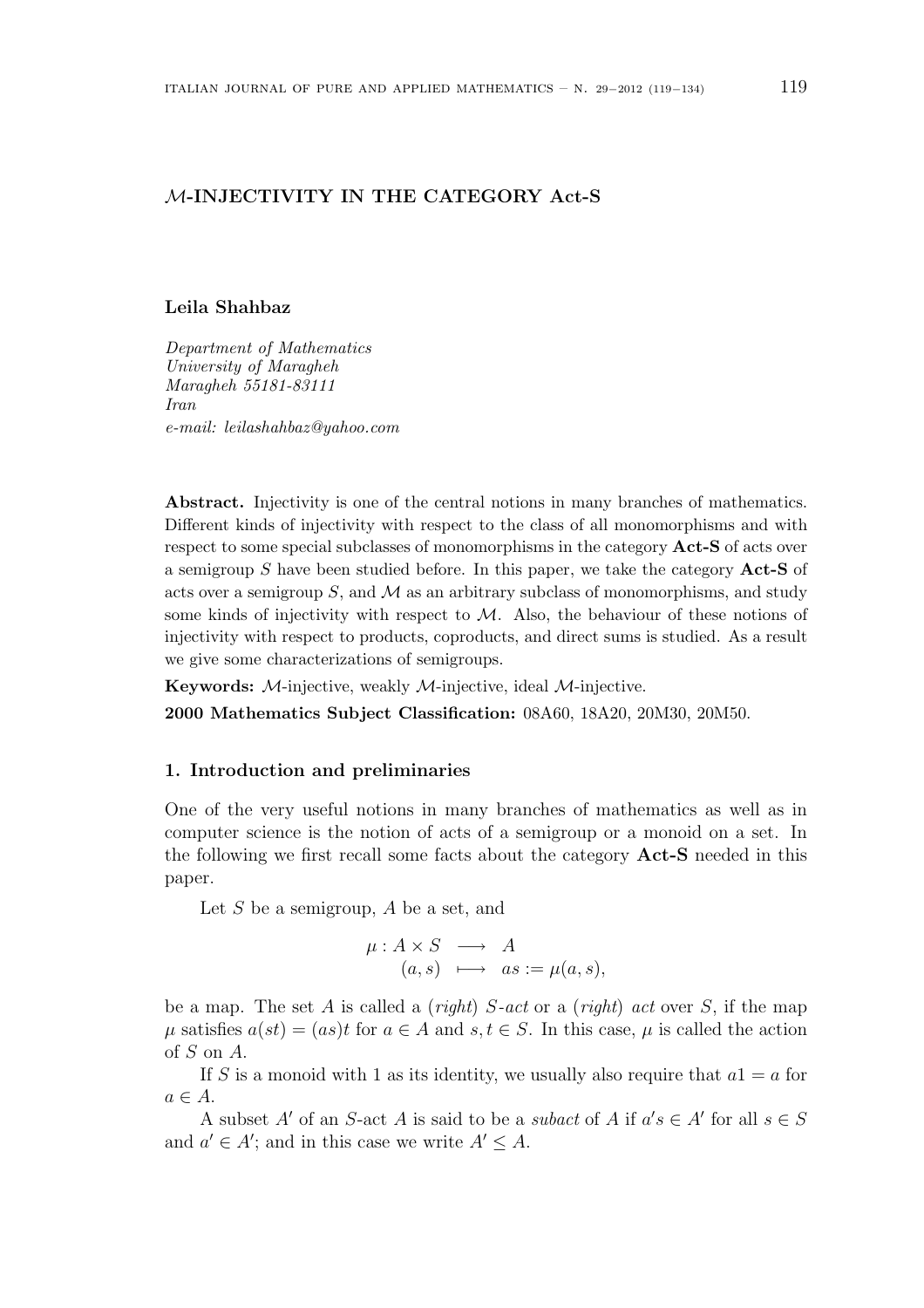A homomorphism (also called an equivariant map or an S-map) from an Sact A to an S-act B is a function from A to B such that for each  $a \in A$ ,  $s \in S$ ,  $f(as) = f(a)s.$ 

Since  $id_A$  and the composition of two S-maps are S-maps, we have the category Act-S of all right S-acts and S-maps between them.

Note that, the class of  $S$ -acts is an equational class, and so the category  $Act-S$ is complete and cocomplete (has all products, equalizers, pullbacks, coproducts, coequalizers, and pushouts). In fact, limits and colimits in this category are computed as in the category Set of sets and equipped with a natural action. Also, monomorphisms (epimorphisms) in **Act-S** are exactly one-one (onto) S-maps. Therefore, we do not distinguish between monomorphisms of acts and inclusions, and call an S-act B containing (an isomorphic copy of) an S-act A an extension of A.

An element z of S is called a right zero element if for each  $s \in S$ ,  $sz = z$ . Also, an element z of S is called a left zero element if for each  $s \in S$ ,  $zs = z$ . An element 0 or  $\theta$  of S is a zero element if it is right and left zero.

An S-act A is said to be finitely generated if  $A =$  $\binom{n}{k}$  $i=1$  $a_i S^1$ , for some  $a_1, ...,$ 

 $a_n \in A$  and  $n \in N$ , where  $S^1$  is the semigroup S with an adjoined identity 1. We say that a semigroup  $S$  is finitely generated if it is finitely generated as an  $S$ -act with its operation as the action.

A semigroup S is said to be Noetherian if it satisfies the ascending chain condition on its right ideals.

A semigroup S is said to be *left reversible* if every two right ideals of S have a nonempty intersection. For more information about semigroups and acts see [6], [8] and [9].

An S-act A is said to be *decomposable* if there exist subacts  $B, C \subseteq A$  such that  $A = B \cup C$  and  $B \cap C = \emptyset$ . Otherwise, A is called *indecomposable*.

An act A is called torsion free if for any  $x, y \in A$  and for any element  $s \in S$ the equality  $xs = ys$  implies  $x = y$ .

Recall that for a category  $A$  and a subclass  $M$  of monomorphisms in  $A$ , we say that  $A$  satisfies the  $M$ -transferability property if any diagram

$$
A \xrightarrow{f} B
$$
  
 
$$
\downarrow^{g} C
$$

with  $f \in \mathcal{M}$  can be completed to a commutative diagram

$$
A \xrightarrow{f} B
$$
  
g  

$$
\downarrow^{g}
$$
  

$$
C \xrightarrow{v} D
$$

with  $v \in \mathcal{M}$ .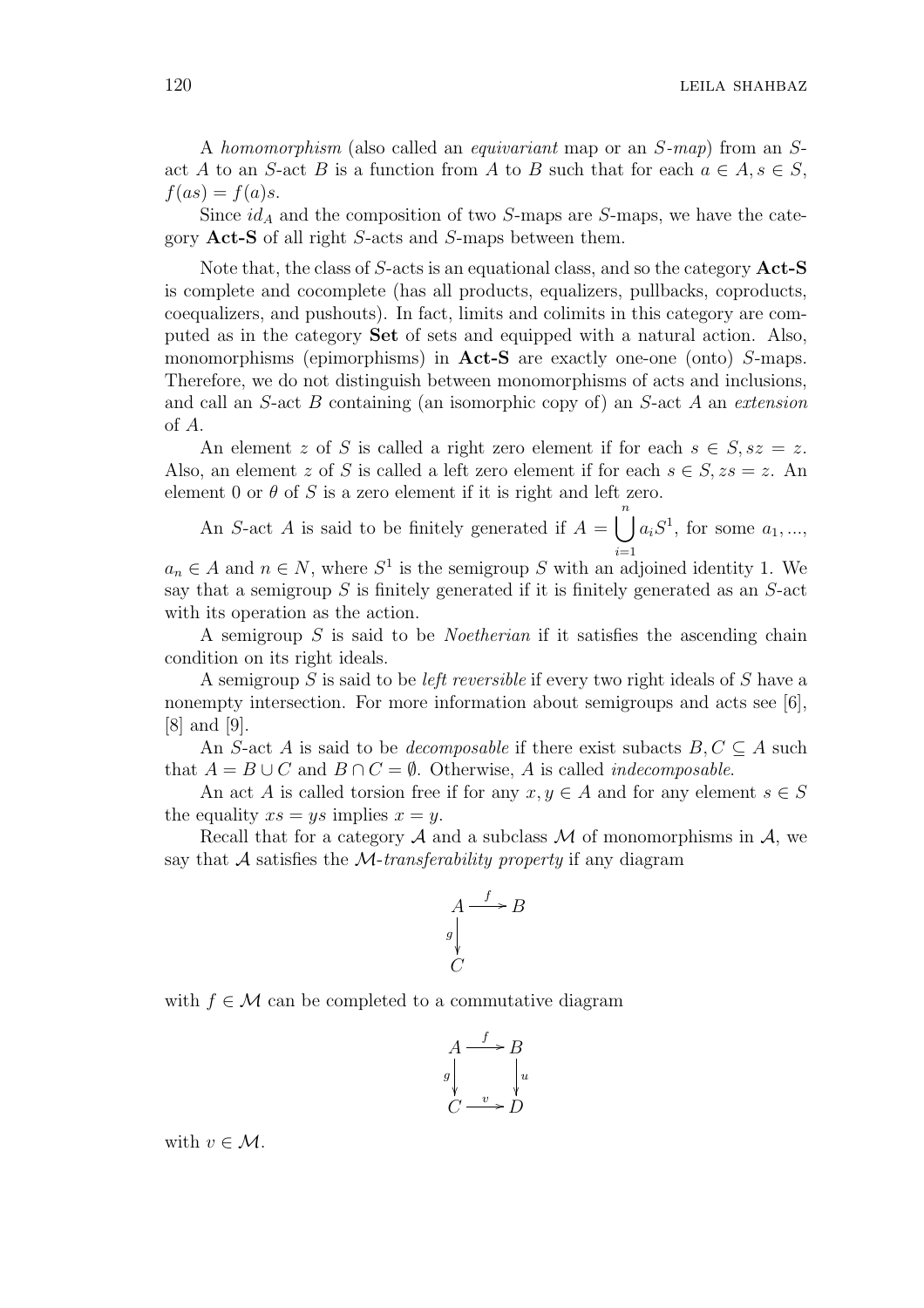Note that, since pushouts exist in the category Act-S, the above condition is equivalent to "pushout transfer monomorphism"; that is, the pushout map corresponding to a morphism in  $M$  again belongs to  $M$ .

Recall that for a family  $\{A_i : i \in I\}$  of S-acts with a unique fixed element 0, the *direct* sum  $\bigoplus$ i∈I a family  ${A_i : i \in I}$  or *S*-acts with a unique fix  $A_i$  is defined to be the subact of the product  $\prod$ i∈I  $A_i$  consisting of all  $(a_i)_{i\in I}$  such that  $a_i = 0$  for all  $i \in I$  except a finite number.

### 2. M-injectivity and some kinds of weak M-injectivity

In this section, we study  $\mathcal{M}$ -injectivity and some kinds of weak  $\mathcal{M}$ -injectivity of acts for a subclass  $\mathcal M$  of monomorphisms. Any map with prefix  $\mathcal M$  means being in M.

**Definition 2.1** We call an  $S$ -act  $E$ :

- (1)  $M$ -injective if it is injective with respect to  $M$ -morphisms. An injective act with respect to all act monomorphisms is simply called *injective*.
- (2)  $\mathcal{M}-absolute$  retract if it is a retract of each of its  $\mathcal{M}-extension$ ; that is for every M-morphism  $h: A \to B$  there exists an S-map  $q: B \to A$  such that  $gh = id_A$ .

Clearly, if A is an injective S-act, then it is  $\mathcal{M}$ -injective for any subclass  $\mathcal M$ of monomorphisms, but the converse is not necessarily true. For example, take  $\mathcal M$  as the class of sequentially dense or sequentially pure monomorphisms and see [10] and [2].

The following theorem is one of the important theorems about injectivity of S-acts with respect to any subclass of monomorphisms. This theorem was first proved by P. Berthiaume in [4] for injective acts. H. Barzegar [3] and B. Banaschewski [1] proved it for M-injective acts for any subclass  $\mathcal M$  of monomorphisms.

**Theorem 2.2** Let S be a semigroup. Then, if pushouts transfer  $M$ -morphisms, the following are equivalent for an  $S$ -act  $A$ :

- (i) A is  $M$ -injective.
- (ii) A is an M-absolute retract.

Here we give a criterion like the Skornjakov-Baer criterion [13], for  $M$ -injectivity of acts over a semigroup.

**Theorem 2.3** Let for each  $M$ -extension A of B, D be an  $M$ -extension of B with  $D \subseteq A$ . Then, for an S-act E, the following are equivalent:

(i) E is  $M$ -injective.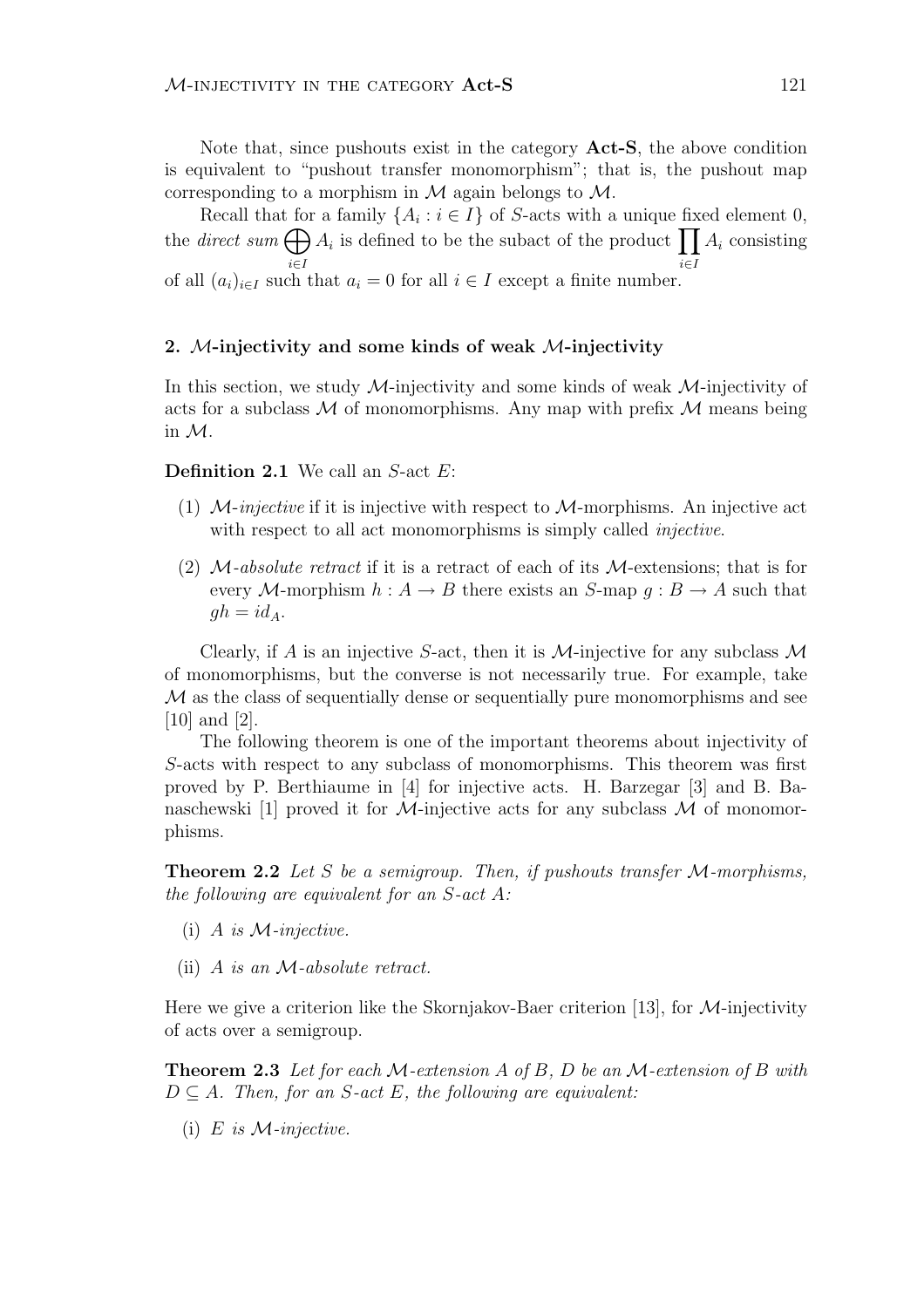(ii) For every M-morphism  $h : B \rightarrow B \cup aS^1$  to a singly generated extension of B and every S-map  $f : B \to E$  there exists an S-map  $q : B \cup aS^1 \to E$ such that  $qh = f$ .

**Proof.** It is clear that  $(i) \Rightarrow (ii)$ .

(ii)⇒(i) Let  $h : B \rightarrow A$  be an M-morphism and  $f : B \rightarrow E$  be an Smap. Applying Zorn's Lemma on the poset of all subacts  $(D_{\alpha}, g_{\alpha})$  of A which are M-extensions of B, with  $h(B) \subseteq D_{\alpha}$  and such that there exists an S-map  $g_{\alpha}: D_{\alpha} \to E$  with  $g_{\alpha}h = f$  with the order

$$
(D_{\alpha}, g_{\alpha}) \leq (D_{\beta}, g_{\beta}) \Leftrightarrow D_{\alpha} \subseteq D_{\beta}, g_{\beta} |_{D_{\alpha}} = g_{\alpha}
$$

we get a maximal such subact, say  $(D, q)$ . If  $D = A$  then the proof is complete. Otherwise, there exists  $a \in A - D$ . Now, since by the hypothesis  $D \cup aS^1$  is an M-extension of B we get that  $\bar{g}: B \to D \cup aS^1$  is an M-morphism, and by (ii) there is an S-map  $\overline{q}$  which extends q. This contradicts the maximality of D, so  $A = D$ .

Now, we define some kinds of weak  $\mathcal{M}$ -injectivity and then compare them with  $M$ -injectivity.

**Definition 2.4** A right ideal I of S is called a right  $M$ -ideal if the inclusion map from I into S belongs to  $\mathcal{M}$ .

Definition 2.5 An S-act A is said to be

- (1) ideal M-injective, if every S-map  $f: I \to A$  from a right M-ideal I of S can be represented as  $\lambda_a$ , for some  $a \in A$ .
- (2) weakly M-injective if for each right M-ideal I of S, any S-map  $f: I \to A$ can be extended to an  $S$ -map  $q : S \to A$ .
- (3) finitely M-injective (cM-injective) if for each M-morphism  $h : F \to B$  from a finitely generated (cyclic) act F and for any  $S$ -map  $f : F \to A$  there exits an S-map  $q : B \to A$  such that  $q h = f$ .
- (4) FM-injective (PM-injective) if every S-map  $f: I \rightarrow A$  from a finitely generated (principal) right  $\mathcal M$ -ideal  $I$  of  $S$  can be extended to an  $S$ -map  $\overline{f}: S \to A$ .
- (5) A semigroup S is called *completely M-injective* if all right S-acts are  $M$ injective. Similarly for the other types of M-injectivity.

### Remark 2.6

(1) Ideal (weakly)  $\mathcal{M}$ -injective acts need not be  $\mathcal{M}$ -injective in the usual sense (let  $\mathcal{M} = \mathcal{M}$ ono and see [9]).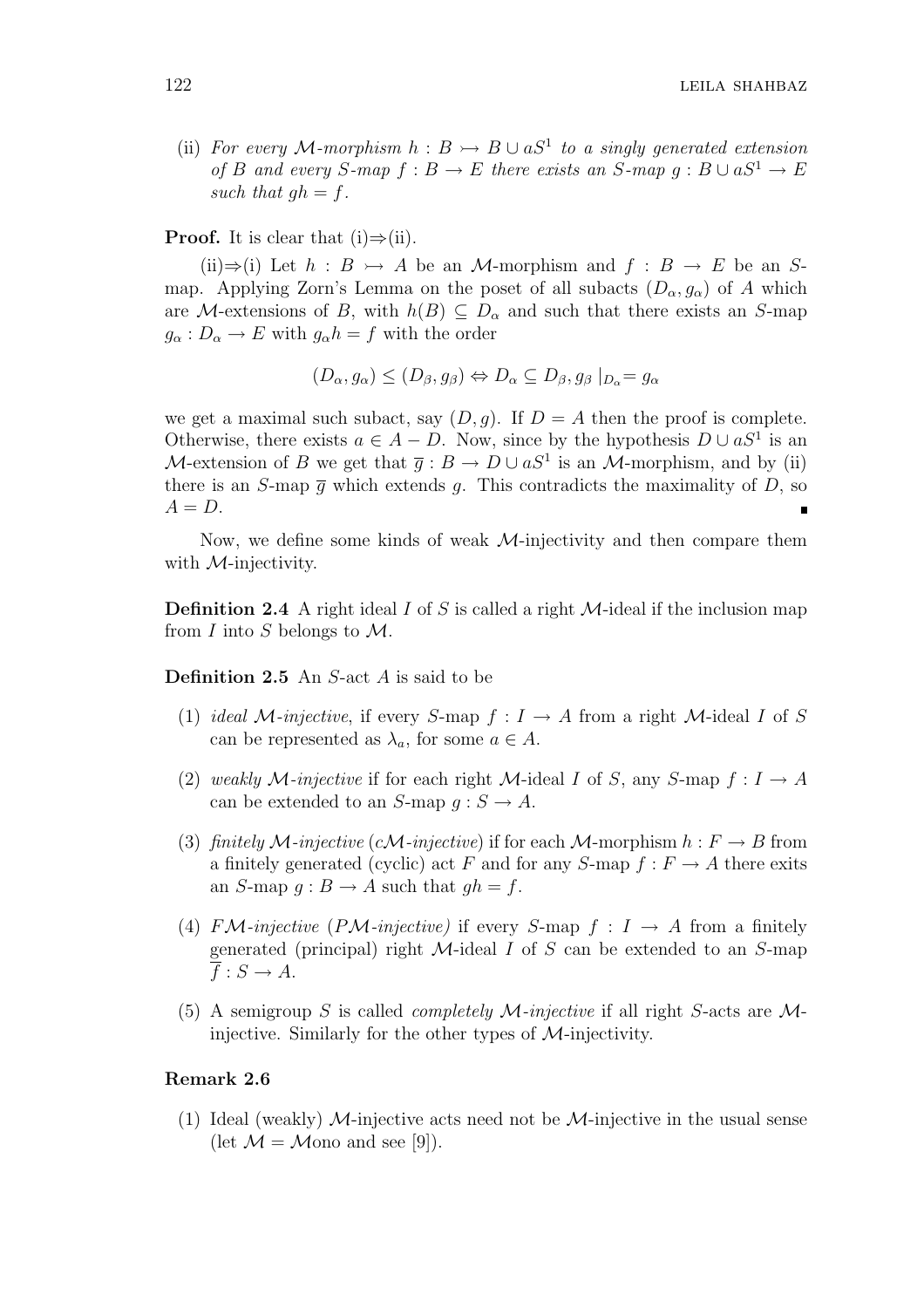(2) Ideal M-injectivity implies weak M-injectivity but weakly M-injective acts need not be ideal M-injective. For the case where S is a monoid, ideal  $M$ injectivity coincides with weak M-injectivity.

**Lemma 2.7** A retract of any kind of  $M$ -injective act is  $M$ -injective of that type.

The following results show when all acts are finitely  $M$ -injective.

**Lemma 2.8** If pushouts transfer  $M$ -morphisms then every finitely generated finitely M-injective S-act is M-injective.

**Proof.** Let A be a finitely generated finitely  $M$ -injective S-act. Consider the following diagram



in which  $B$  is an  $M$ -extension of  $A$ . Using that  $A$  is finitely generated, there exists  $\pi : B \to A$  such that  $\pi \circ i = id_A$ . This implies that A is an M-absolute retract. Now, by Theorem 2.2,  $A$  is  $M$ -injective.

**Theorem 2.9** If pushouts transfer  $M$ -morphisms then a semigroup S is completely finitely M-injective if and only if all finitely generated S-acts are Minjective.

**Proof.**  $(\Rightarrow)$  The proof is similar to the proof of the above lemma.

 $(\Leftarrow)$  Let A be any S-act and  $h : F \to B$  be an M-morphism from a finitely generated act F, and  $f : F \to A$  be any S-map. Then, by hypothesis, F is  $M$ -injective and so an  $M$ -absolute retract, by Theorem 2.2. Thus there exists an S-map  $g : B \to F$  such that  $gh = id_F$ . Then the composite  $fg : B \to A$  is an S-map with  $(fq)h = f$ . So, A is finitely M-injective.  $\blacksquare$ 

**Proposition 2.10** An S-act A with a zero element is cM-injective if and only if for any M-morphism  $h : P \rightarrowtail D$  from a cyclic act P into any indecomposable act D, any S-map  $f: P \to A$  can be extended to an S-map  $g: D \to A$ .

# **Proof.**  $(\Rightarrow)$  is clear.

 $(\Leftarrow)$  Let A be an S-act with a zero element and  $h : P \to B$  be an Mmorphism from a cyclic act  $P$ , and  $f : P \to A$  be any S-map. Consider the decomposition of  $B = \int |B_i|$  into its indecomposable subacts  $B_i$  which exists by i∈I Theorem I.5.10 of [9]. Since P is cyclic, there exists  $i \in I$  such that  $h(P) \subseteq B_i$ . Thus by the hypothesis there exists an  $S$ -map  $g : B_i \to A$  which extends f. Define  $f : B =$ i∈I  $B_i \to A$  by  $\overline{f}(b) = \begin{cases}$  $\left(\begin{array}{cc} & & \text{if } b \end{array}\right)$ 

$$
\overline{f}(b) = \begin{cases} g(b) & \text{if } b \in B_i \\ \theta & \text{if } b \notin B_i \end{cases}
$$

where  $\theta$  is the zero element of A. Then  $\overline{f}$  is an S-map which extends f.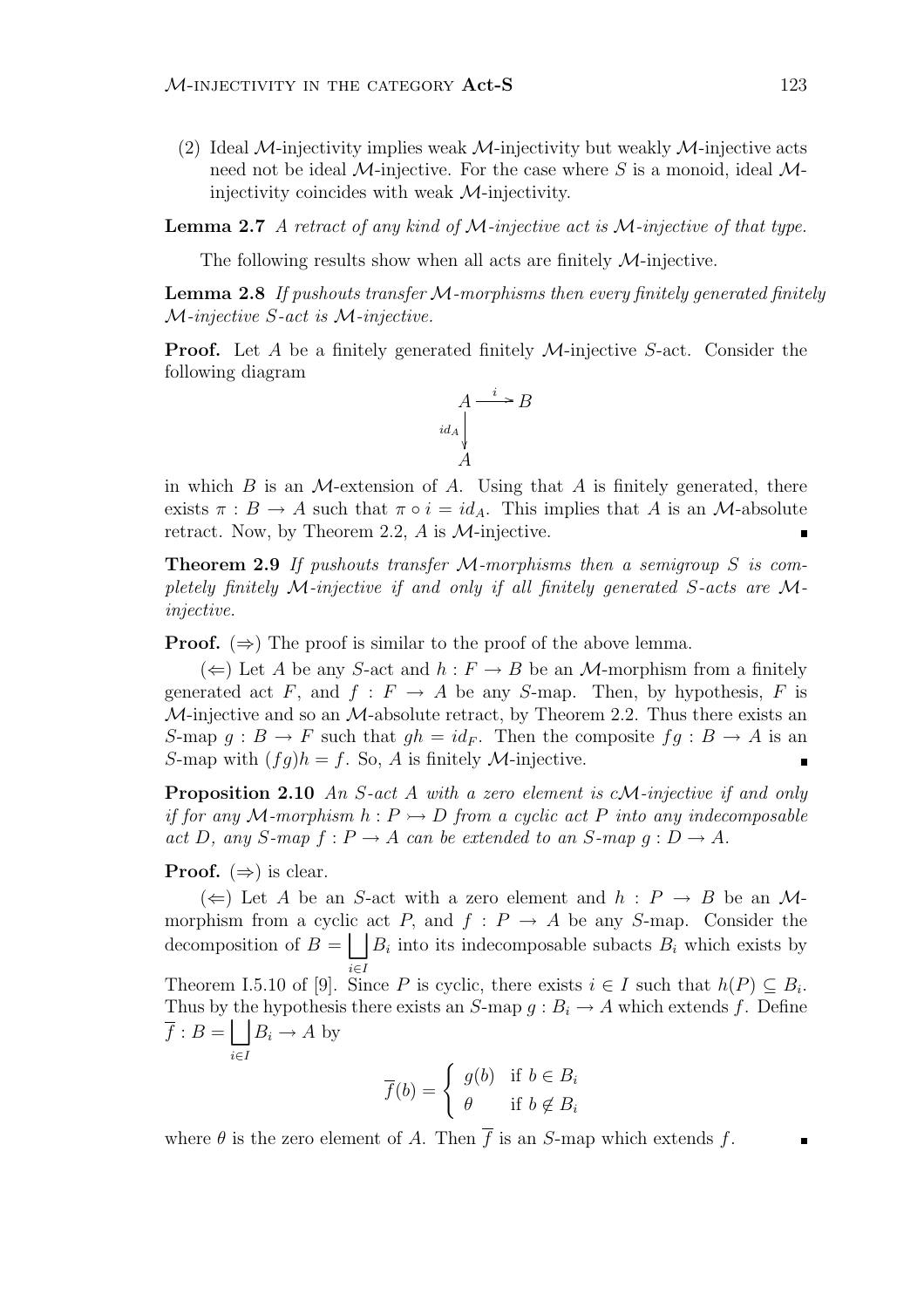The following results show when all acts are  $c\mathcal{M}$ -injective.

**Lemma 2.11** If pushouts transfer  $M$ -morphisms then every cyclic cM-injective S-act is M-injective.

Proof. It is similar to the proof of Theorem 2.9 by replacing finitely generated acts with cyclic acts.

**Theorem 2.12** If pushouts transfer  $M$ -morphisms then a semigroup S is completely  $cM$ -injective if and only if all cyclic S-acts are M-injective.

**Proof.** The proof is similar to the proof of the above lemma.

The following theorem characterizes semigroups over which all acts are ideal M-injective.

**Theorem 2.13** Every S-act is ideal M-injective if and only if every right  $M$ ideal of the semigroup S is generated by an idempotent.

**Proof.** Consider the identity map  $id_I$  from a right  $M$ -ideal I of S which is of the form  $\lambda_a$  for some element a in I, by hypothesis. Thus,  $a = id_I(a) = \lambda_a(a)$  $aa = a^2$  and so a is an idempotent element. For the converse, let  $I = eS$  be a right M-ideal of S, where e is an idempotent element. Consider an S-map  $f: I = eS \to A$ . Thus  $f = \lambda_a$  for  $a = f(e)$ . Thus A is ideal M-injective.

In the following we characterize semigroups over which all acts are weakly M-injective.

Theorem 2.14 The following conditions are equivalent:

- (1) Each right  $\mathcal M$ -ideal of S is a retract of S.
- (2) S is completely weakly  $\mathcal{M}\text{-}\text{injective}.$
- (3) Each right  $\mathcal M$ -ideal of S is weakly  $\mathcal M$ -injective.

**Proof.** (1)  $\Rightarrow$  (2) Let A be an S-act, and  $f: I \rightarrow A$  be an S-map from a right M-ideal I of S. By the hypothesis, there is a retraction  $g : S \to I$ . Then  $fg : S \to A$  is an S-map which extends f. So, A is weakly M-injective.

 $(2) \Rightarrow (3)$  is clear.

 $(3) \Rightarrow (1)$  Let I be a right M-ideal of S. Then there exists an S-map  $\pi$  from I to S with  $\pi |_{I} = id_{I}$ , since I is weakly M-injective by (2). So I is a retract of S.

In the following we characterize semigroups over which all acts are  $F\mathcal{M}$ injective  $(PM$ -injective).

Theorem 2.15 The following conditions are equivalent: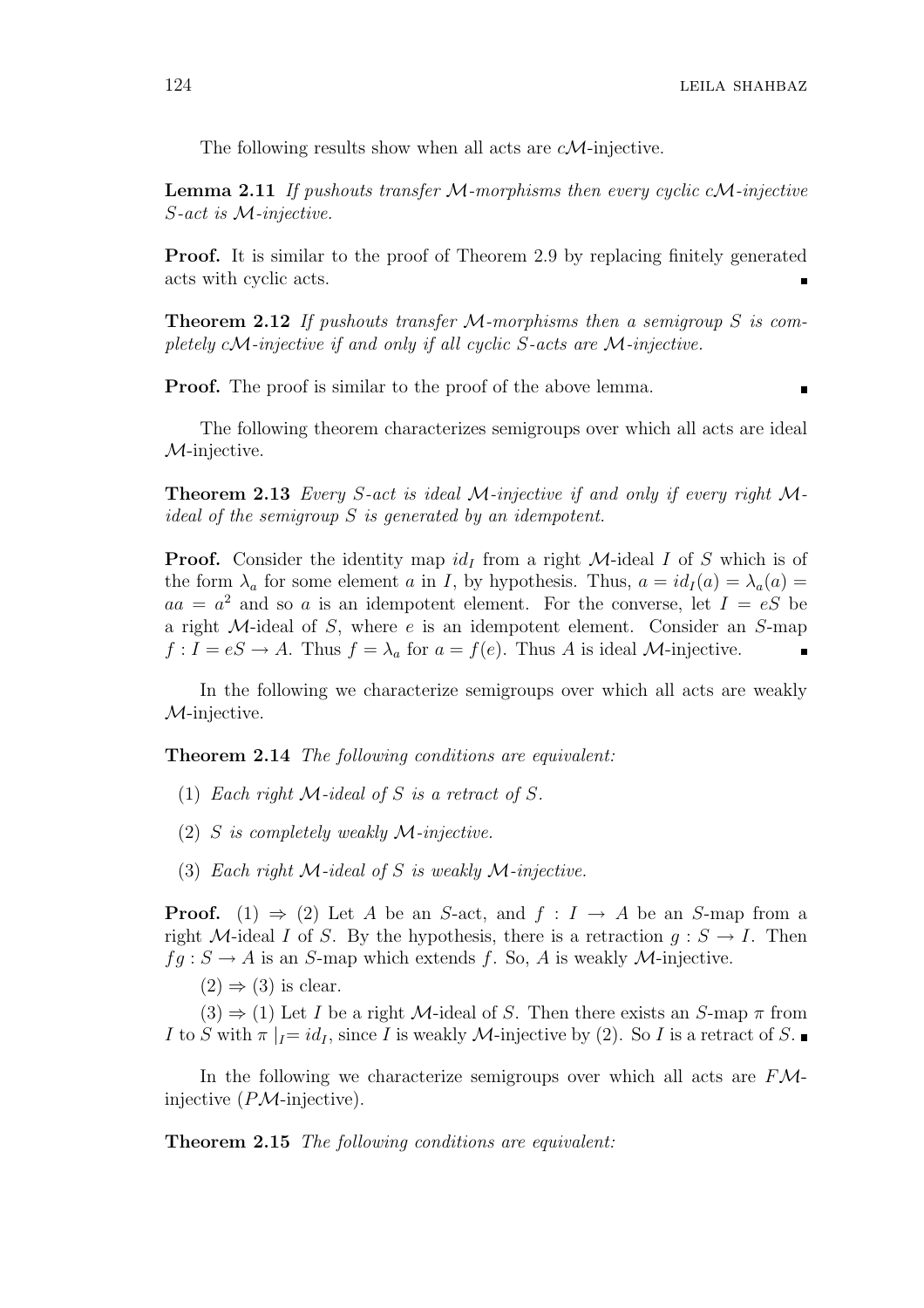- (1) Each finitely generated (principal) right M-ideal of S is a retract of S.
- (2) S is completely  $F\mathcal{M}\text{-}\text{injective}$  (PM-injective).
- (3) Each finitely generated (principal) right  $\mathcal M$ -ideal of S is F $\mathcal M$ -injective (P $\mathcal M$ injective).

**Proof.** (1)  $\Rightarrow$  (2) Let A be an S-act, and  $f : I \rightarrow A$  be an S-map from a finitely generated (principal) right  $M$ -ideal  $I$  of  $S$ . By the hypothesis, there is a retraction  $q : S \to I$ . Then  $fq : S \to A$  is an S-map which extends f. So, A is  $F\mathcal{M}$ -injective ( $P\mathcal{M}$ -injective).

 $(2) \Rightarrow (3)$  is clear.

 $(3) \Rightarrow (1)$  Let I be a finitely generated (principal) right M-ideal of S. Then there exists an S-map  $\pi$  from I to S with  $\pi |_{I} = id_{I}$ , since I is FM-injective  $(PM\text{-injective})$  by (2). So I is a retract of S.  $\blacksquare$ 

**Definition 2.16** A right M-ideal I of S is called M-intersection large in S if the intersection of  $I$  with any nonempty right  $M$ -ideal of  $S$  is always nonempty.

**Theorem 2.17** Suppose that  $S$  is a semigroup with a zero element and for each right M-ideal I of S, J is a right M-ideal of S with  $I \subseteq J$ . Then a right S-act A is weakly M-injective if and only if for any M-intersection large right M-ideal I of S, every S-map from I into A can be extended to an S-map from S into A.

**Proof.** The only if part is obvious. To prove the converse, let I be any right M-ideal of S and f be an S-map from I into A. Let P be the set of pairs  $(J, g)$ where J is a right  $\mathcal M$ -ideal of S which contains I and q is an S-map from J into A which extends  $f$ . Consider  $P$  as the ordered set with the order

$$
(J_1, g_1) \le (J_2, g_2) \Leftrightarrow J_1 \subseteq J_2, g_2 |_{J_1} = g_1.
$$

Applying Zorn's lemma, P has a maximal element  $(K, g_K)$ . If K is not an M-intersection large ideal, there exists a right  $\mathcal{M}\text{-ideal }L \neq \emptyset$  of S such that  $L \cap K = \emptyset$ . Define a mapping  $g^*: K \cup L \to A$  by

$$
g^*(s) = \begin{cases} g_K(s) & \text{if } s \in K \\ \theta \text{ (the zero element of A)} & \text{if } s \in L \end{cases}
$$

It is easy to see that  $g^*$  is an S-map from  $K \cup L$  into A, which extends  $g_K$  and hence f. Thus  $(K \cup L, g^*) \in P$ , which contradicts the fact that  $(K, g_K)$  is maximal in P. Hence K must be an  $M$ -intersection large ideal. Hence by the hypothesis,  $g_K$  can be extended to an S-map from S into A, which is therefore an extension of  $f$ .

**Definition 2.18** A semigroup S is called M-Noetherian if it satisfies the ascending chain condition on its right  $M$ -ideals.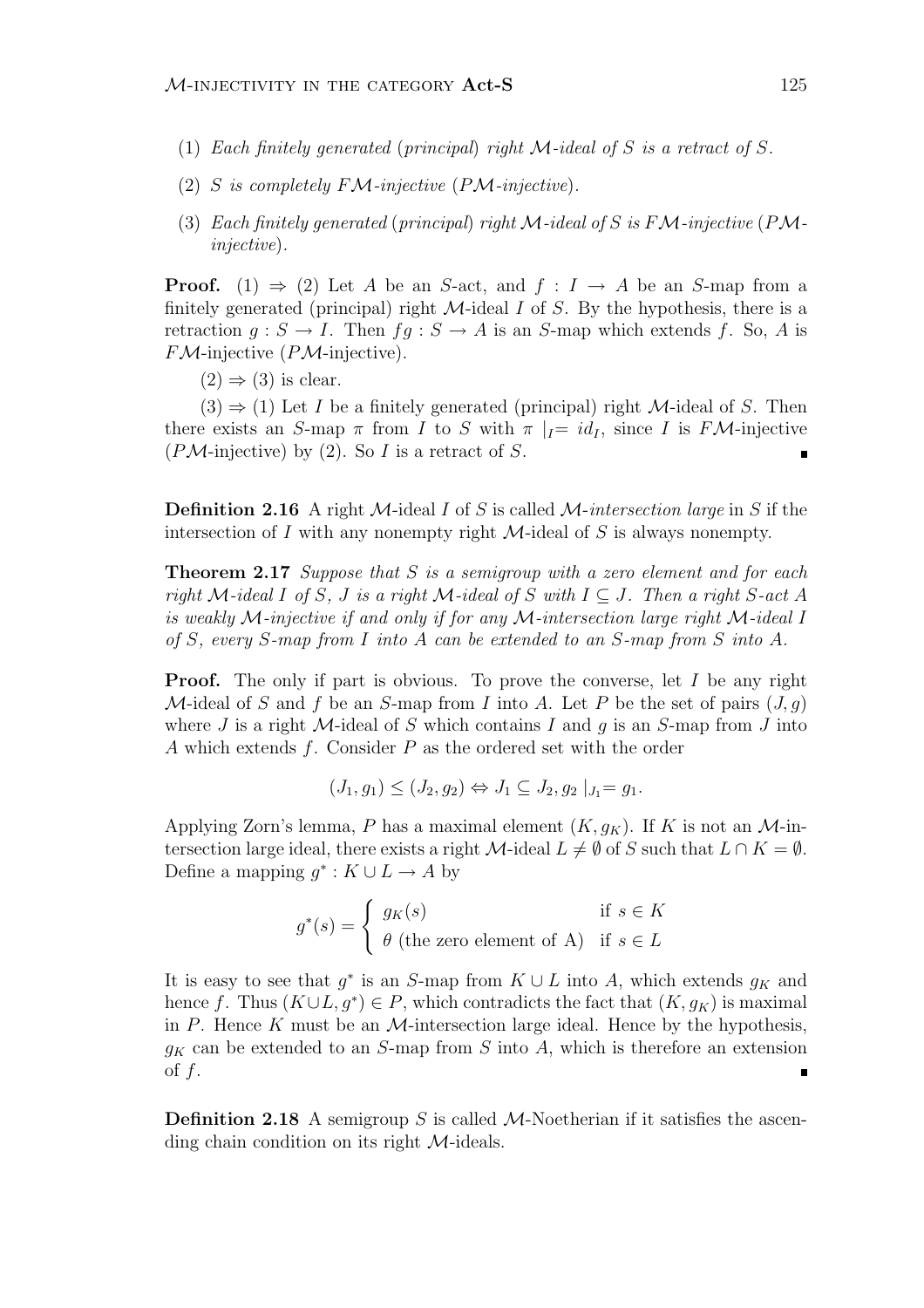**Remark 2.19** If a semigroup S is M-Noetherian then every right M-ideal I of S is finitely generated. For if, let I be a right  $M$ -ideal of S, and assume that  $I \neq \emptyset$  is not finitely generated. Thus there exists  $x_1 \in I$ . Let  $\{x_1, x_2, x_3, \ldots\} \subseteq I$ be a countable subset of generating elements of I which are different. Thus

$$
\langle x_1 \rangle = I_1 \subseteq \langle x_1, x_2 \rangle = I_2 \subseteq \langle x_1, x_2, x_3 \rangle = I_3 \subseteq \dots \subseteq \langle x_1, x_2, \dots, x_n \rangle = I_n \subseteq \dots
$$

is an ascending chain of right M-ideals of S which does not stop and this is a contradiction. Thus I is finitely generated.

Theorem 2.20 Let S be a left reversible and right M-Noetherian semigroup. Suppose A is a torsion free S-act such that every cyclic subact of A is ideal  $M$ injective. Then  $A$  is itself ideal  $M$ -injective.

 $\binom{n}{k}$  $s_iS^1$  be a right M-ideal of S, and  $f: I \to A$  be an S-map. If **Proof.** Let  $I =$  $i=1$  $f(s_i) = x_i$ , then  $f|_{s_iS^1}: s_iS^1 \to x_iS^1$  is an S-map. Since  $x_iS^1$  is ideal M-injective by the assumption, there exists  $a_i \in x_i S^1$  such that  $f(s_i) = a_i s_i, i = 1, 2, \ldots, n$ . Since by left reversiblity of  $S$  the intersection of all right ideals of  $S$  are nonempty, there exists  $c_i \in S$  such that  $s_1c_1 = s_2c_2 = \ldots = s_nc_n$ . Then  $f(s_1)c_1 = f(s_2)c_2 =$  $\ldots = f(s_n)c_n$  and so  $a_1s_1c_1 = a_2s_2c_2 = \ldots = a_ns_nc_n$ . Since A is torsion free we have  $a_1 = a_2 = \ldots = a_n = a$ . Thus  $f(s) = as, s \in I$  and hence A is ideal M-injective. π

**Remark 2.21** The condition that S is left reversible is necessary in the above theorem. For, take  $\mathcal M$  as the class of all monomorphisms and see [11], Example 1.3.

**Theorem 2.22** Let S be an M-Noetherian semigroup, A be an S-act which is not finitely generated and each proper subact of A is ideal M-injective. Then A is ideal M-injective.

**Proof.** Let  $I =$  $\binom{n}{k}$  $i=1$  $s_iS^1$  be a right M-ideal of S, and  $f: I \to A$  be an S-map. If  $f(I) = A$ , then  $A =$  $\binom{n}{k}$  $i=1$  $a_i S^1$  where  $f(s_i) = a_i \in A$ , which implies that A is finitely generated. Hence  $f(I) \neq A$ . Then  $f(I)$  is ideal *M*-injective by the hypothesis and so  $f: I \to f(I)$  is given by  $f(s) = as$  for every  $s \in I$ . Hence A is ideal M-injective.

Remark 2.23 The condition that A is not finitely generated is necessary in the above theorem. For, take  $\mathcal M$  as the class of all monomorphisms and see [11], Example 1.5.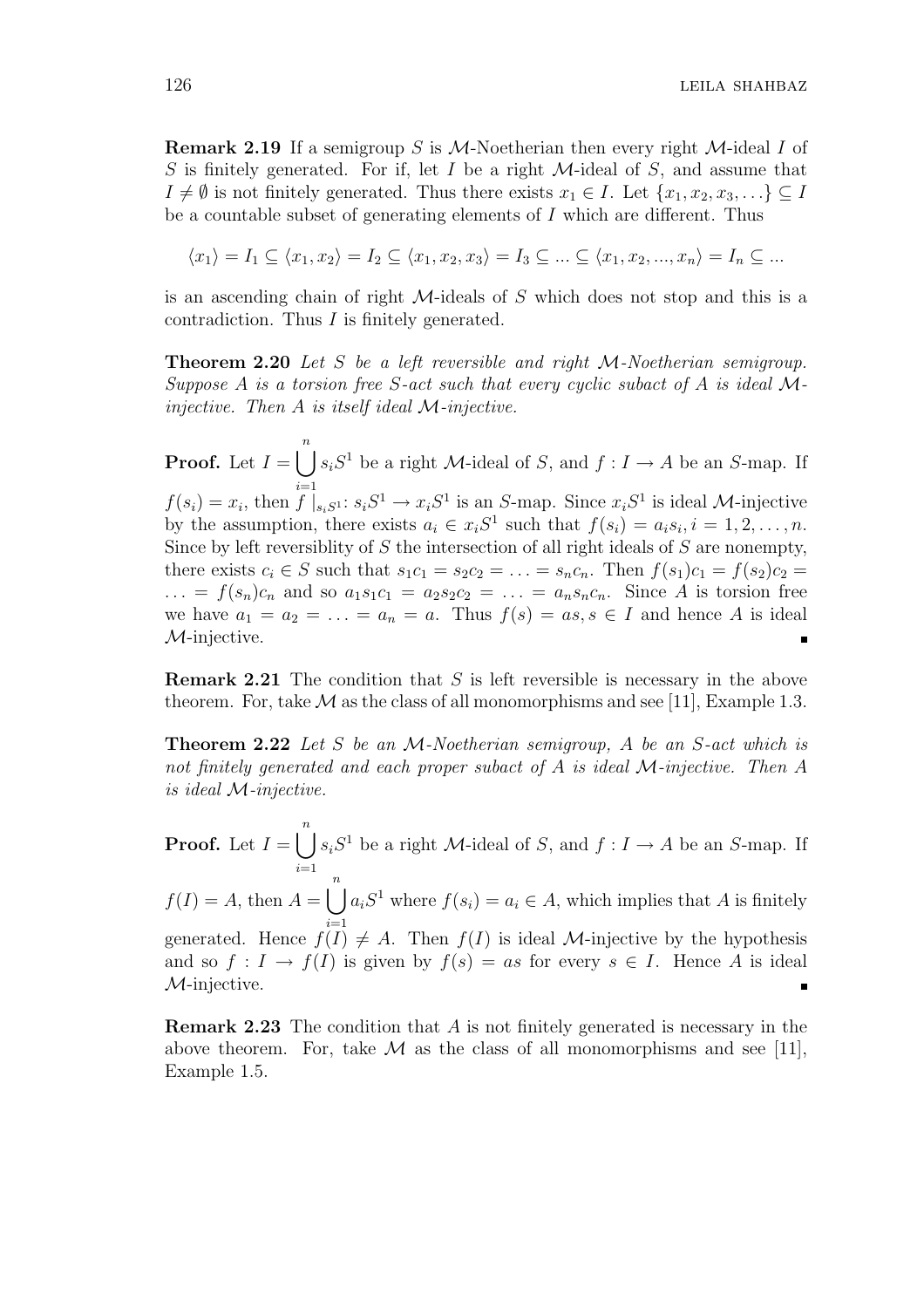# 3. Products, coproducts, and direct sums of different kinds of M-injective acts

In this section we consider the behaviour of different kinds of  $\mathcal{M}$ -injective acts with respect to products, coproducts, and direct sums.

In the following theorems, it is shown that as usual, the above types of  $\mathcal{M}$ injectivity well-behaves with respect to products similar to the case of injectivity using the universal property of products, but not as well with coproducts and direct sums.

**Theorem 3.24** Let  $\{A_i : i \in I\}$  be a family of S-acts. Then the product  $\prod A_i$  is i∈I M-injective (finitely M-injective, cM-injective, FM-injective, PM-injective) if each  $A_i$  is M-injective (finitely M-injective, cM-injective, FM-injective, PMinjective). The converse is true if each  $A_i$  has a zero element.

In the case of weakly  $M$ -injective (ideal  $M$ -injective) acts we have the following.

**Theorem 3.25** Let  $\{A_i : i \in I\}$  be a family of S-acts. Then the product  $\prod$ i∈I  $A_i$  is weakly M-injective (ideal M-injective) if and only if each  $A_i$  is weakly M-injective  $(ideal \mathcal{M}\textrm{-}injective).$ 

**Proof.** The fact that the product of weakly  $M$ -injective acts is weakly  $M$ injective is proved similar to the case of injectivity using the universal property of products. To prove the converse, let  $A = \prod A_i$  be weakly *M*-injective,  $k \in I$ , and define an S-map  $f_i: J \to A_i$  by  $f_k = \overline{f}$ , and for  $i \neq k, f = \lambda_{a_i}$ , where  $a_i$ is any element of  $A_i$  and J is an M-right ideal of S. Then we get an S-map  $\overline{f}$ using the universal property of products which extends to an  $S$ -map  $\overline{\overline{f}} : S \to A$ by weak M-injectivity of A. Now,  $p_k \overline{f} : S \to A_k$  extends f, where  $p_k : A \to A_k$  is the kth projection map. So  $A$  is weakly  $M$ -injective.

In regard with coproducts, first note that the following is trivially true.

**Proposition 3.26** Let  $\{A_i : i \in I\}$  be a family of S-acts with a zero element. **Proposition 5.20**<br>If the coproduct  $\prod$ i∈I  $A_i$  is M-injective (ideal M-injective, weakly M-injective, finitely M-injective, cM-injective, FM-injective, PM-injective) then each  $A_i$ is M-injective (ideal M-injective, weakly M-injective, finitely M-injective,  $cM$ injective,  $F\mathcal{M}\text{-}\text{injective}, P\mathcal{M}\text{-}\text{injective}.$ 

The converse of the above theorem is not necessarily true in general (see [10], Theorem 3.4). But in the case of  $cM$ -injective (PM-injective) acts the converse is also true.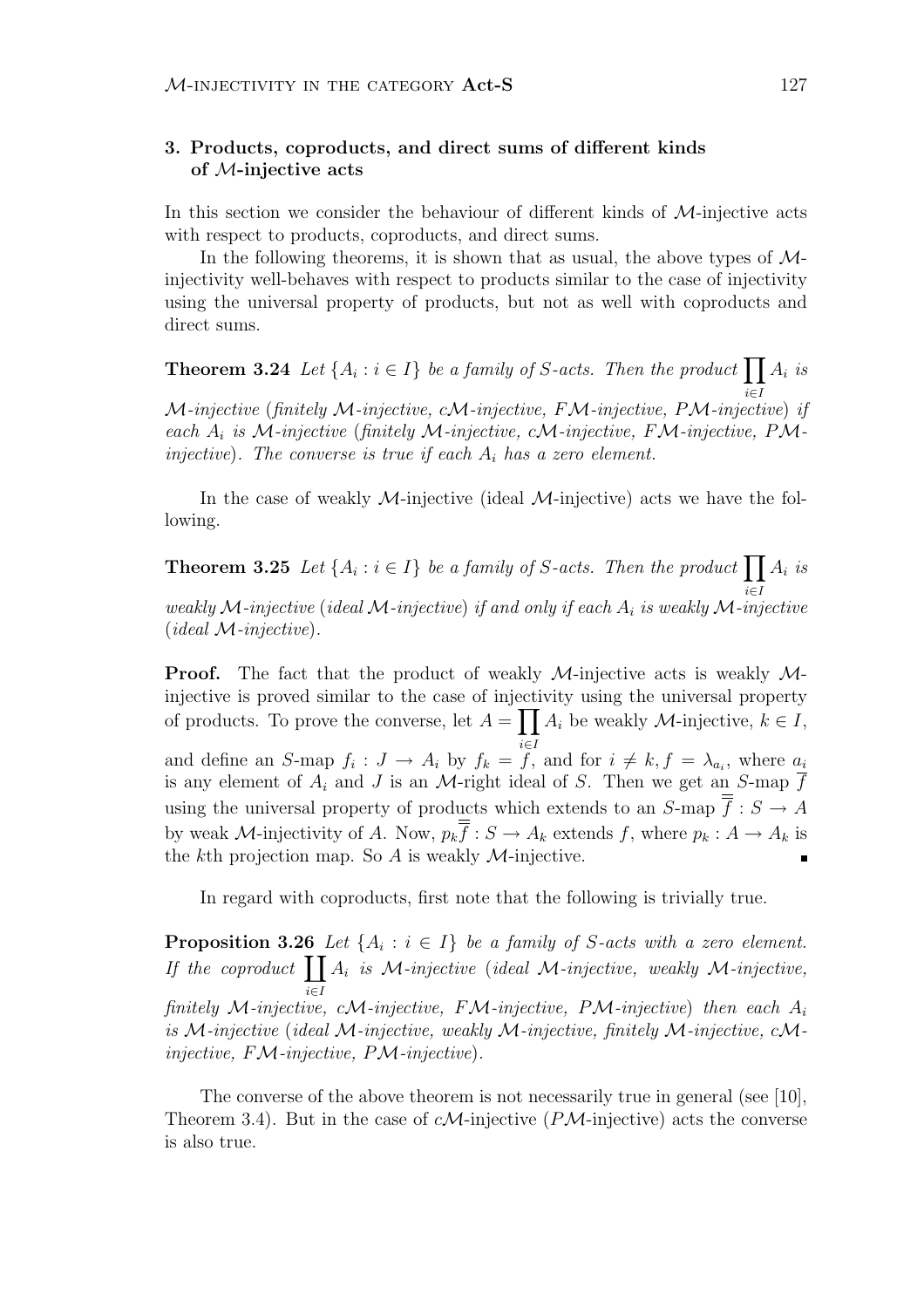128 LEILA SHAHBAZ

**Proposition 3.27** Let  $\{A_i : i \in I\}$  be a family of cM-injective (PM-injective) **Proposition 3.27** Let  ${A_i : i}$ <br>S-acts. Then the coproduct  $\prod$ i∈I  $A_i$  is cM-injective (PM-injective).

**Proof.** Let  $\{A_i : i \in I\}$  be a family of cM-injective acts. Notice that for any **Proof.** Let  $\{A_i : i \in I\}$  be a family of cN-milective acts. Notice that for any  $M$ -morphism  $g : F \to B$  from a cyclic act F and any  $S$ -map  $f : F \to \prod A_i$  we have  $Im f \subseteq A_i$  for some  $i \in I$ . Hence f can be extended to an S-map  $\overline{f}$ , since  $A_i$  is *cM*-injective.

In the case of ideal M-injective (weakly  $M$ -injective) acts we have the following.

**Theorem 3.28** Let a semigroup S be left reversible. Then the coproduct  $\prod A_i$ i∈I of each family of ideal M-injective (weakly M-injective) acts is ideal M-injective (weakly M-injective).

**Proof.** Let  $\{A_i : i \in I\}$  be a family of ideal M-injective acts. Let  $f : J \to$  $\overline{r}$ i∈I  $A_i,$ which J is an M-right ideal of S, be an S-map. Suppose there exist  $i, j \in I, i \neq j$ , with  $Im f \cap A_i \neq \emptyset$  and  $Im f \cap A_j \neq \emptyset$ . Then *J* is a disjoint union of two ideals in contradiction with left reversibility of S. This implies the existence of  $i \in I$  such that  $Im f \subseteq A_i$ . Since  $A_i$  is ideal M-injective, f can be written in the form of  $\lambda_a$ that  $Im f \subseteq A_i$ . Since  $A_i$  is ideal *M*-injective, *f* can<br>for some *a* in  $A_i$ . Thus  $\prod A_i$  is ideal *M*-injective. i∈I

Theorem 3.29 If the coproduct  $\prod$ i∈I  $A_i$  of each family of ideal M-injective acts is ideal M-injective then any two right M-ideals of S have a nonempty intersection.

**Proof.** Let I, J be two M-right ideals of S such that  $I \cap J = \emptyset$ . By assumption  $\Theta \sqcup \Theta = \{b_1, b_2\}$ , where  $\Theta$  is the one element act, is ideal *M*-injective. The *S*-map  $f: I \sqcup J \rightarrow \Theta \sqcup \Theta$  given by

$$
f(s) = \begin{cases} b_1 & \text{if } s \in I \\ b_2 & \text{if } s \in J \end{cases}
$$

can not be written in the form of  $\lambda_a$  for some  $a \in \Theta \sqcup \Theta$  which is a contradiction. Thus each pair of *M*-right ideals of *S* have a nonempty intersection.

For the direct sum of different kinds of  $M$ -injectivity we first trivially have:

**Theorem 3.30** Let  $\{A_i : i \in I\}$  be a family of S-acts with zero such that the **Theorem 3.30** Let  $\{A_i : i \in I\}$  be a family of S-acts with zero such that the direct sum  $\bigoplus A_i$  is M-injective (ideal M-injective, weakly M-injective, finitely i∈I M-injective, cM-injective, FM-injective, PM-injective). Then each  $A_i$  is Minjective (ideal M-injective, weakly M-injective, finitely M-injective, cM-injective, FM-injective, PM-injective).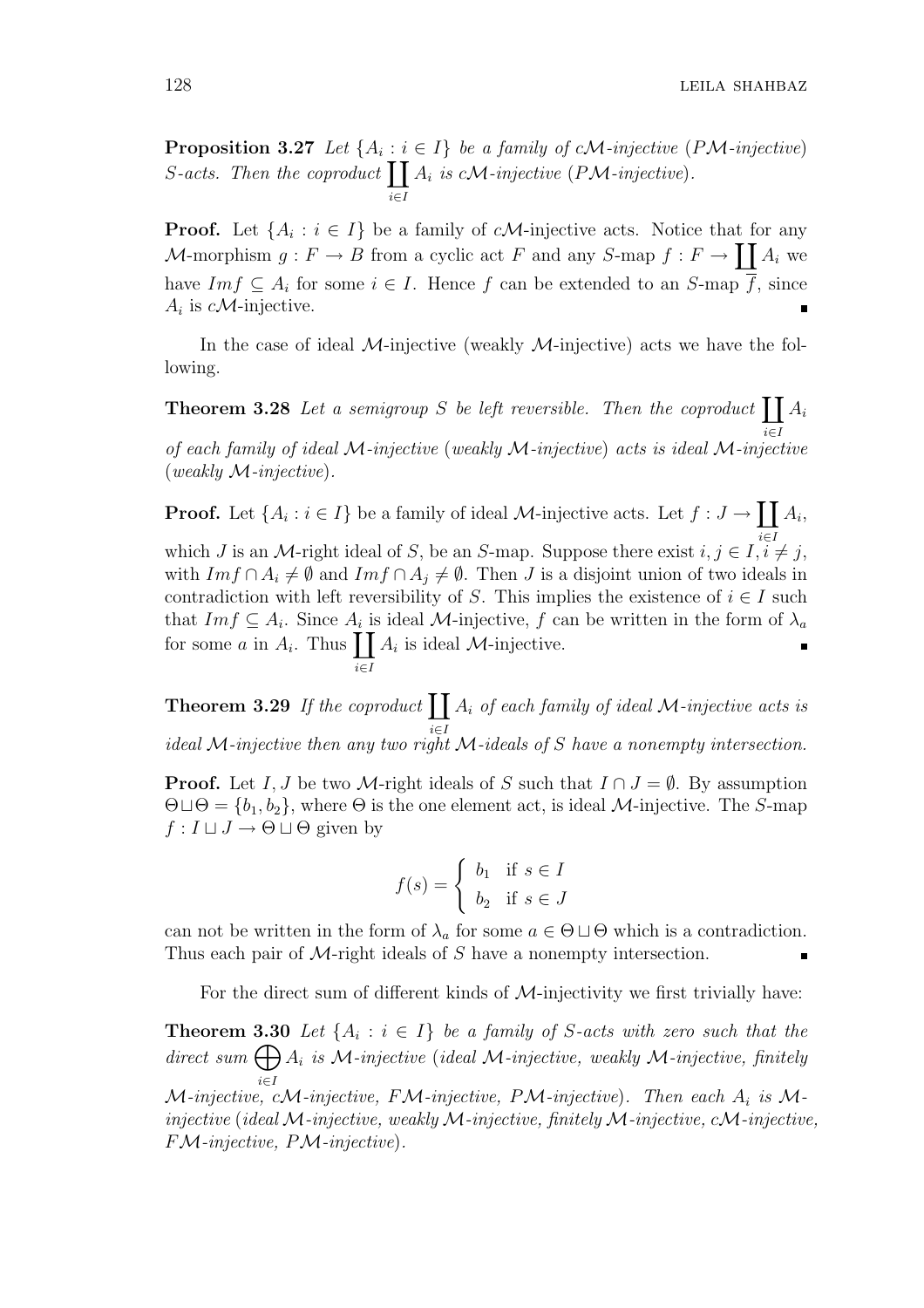Remark 3.31 The converse of the above theorem is true in the case of finitely Minjective,  $cM$ -injective,  $FM$ -injective, and  $PM$ -injective acts. But it is not true in general, for example take  $\mathcal M$  as the class of sequentially dense monomorphisms and see [10].

**Proposition 3.32** Each direct sum of finitely  $M$ -injective (cM-injective, FMinjective, PM-injective) acts is finitely M-injective (cM-injective, FM-injective, PM-injective).

**Proof.** Let  $\{A_i\}_{i\in I}$  be a family of finitely M-injective acts. Consider the diagram



in which  $\lambda$  is an M-morphism, f is a homomorphism, and X is a finitely generated act. Let  $\{x_1, x_2, ..., x_n\}$  be the generating set of X. Then for each j, the element act. Let  $\{x_1, x_2, ..., x_n\}$  be the generating set of  $\Lambda$ . Then for each j, the element  $f(x_j)$  in  $\bigoplus A_i$  has only finitely many nonzero coordinates. Since there are only i∈I finitely many  $x_j$ , the set  $\{f(x_1), f(x_2), ..., f(x_n)\}$  collectively involves only finitely nmiery many  $x_j$ , the set  $\{f(x_1), f(x_2), ..., f(x_n)\}$  conectively involves only inherity<br>many  $A_i$ , say  $A_{i_1}, ..., A_{i_n}$ . Hence  $Im f \subseteq A_{i_1} \bigoplus ... \bigoplus A_{i_n}$  which, being a finite direct sum of finitely  $M$ -injective acts (which is in fact a product of finitely  $M$ -injective acts), is finitely  $M$ -injective, by Theorem 3.25. Hence there is a *N*-injective acts), is inherefore  $M$ -injective, by Theorem 5.25. Hence there is a homomorphism  $\bar{f}: Y \to A_{i_1} \bigoplus ... \bigoplus A_{i_n}$  which extends f. We may regard  $\bar{f}$  as a homomorphism  $j: I \to A_{i_1} \bigoplus ... \bigoplus A_{i_n}$  which extends<br>homomorphism whose image is in the larger S-act  $\bigoplus$  $A_i$ .  $\blacksquare$ 

**Theorem 3.33** Let a semigroup S be  $(M-)Noetherian$ . Then the direct sum i∈I  $A_i$  of each family of weakly M-injective acts is weakly M-injective.

i∈I

**Proof.** The proof is similar to the proof of the above theorem by replacing  $X$ with every right  $M$ -ideal I of S.

About direct sum of ideal  $M$ -injective acts we have

**Theorem 3.34** Let  $S$  be a semigroup with the zero 0 and for each family  $\{I_i : i \in I\}$  of right M-ideals of S, I = i∈I  $I_i$  be a right  $M$ -ideal of S. Then each direct sum of (ideal  $M$ -) injective acts is ideal  $M$ -injective if and only if  $S$ is M-Noetherian.

**Proof.**  $(\Rightarrow)$  Let  $\{0\} = I_0 \subseteq I_1 \subseteq \dots \subseteq I_i \subseteq \dots$  be an ascending chain of right M-ideals of S, and  $I = \bigcup_{i \in I} I_i$ . By the hypothesis, I is a right M-ideal of S. Consider the Rees factor acts  $I/I_i$  for each i, and let  $E_i$  be the injective hull of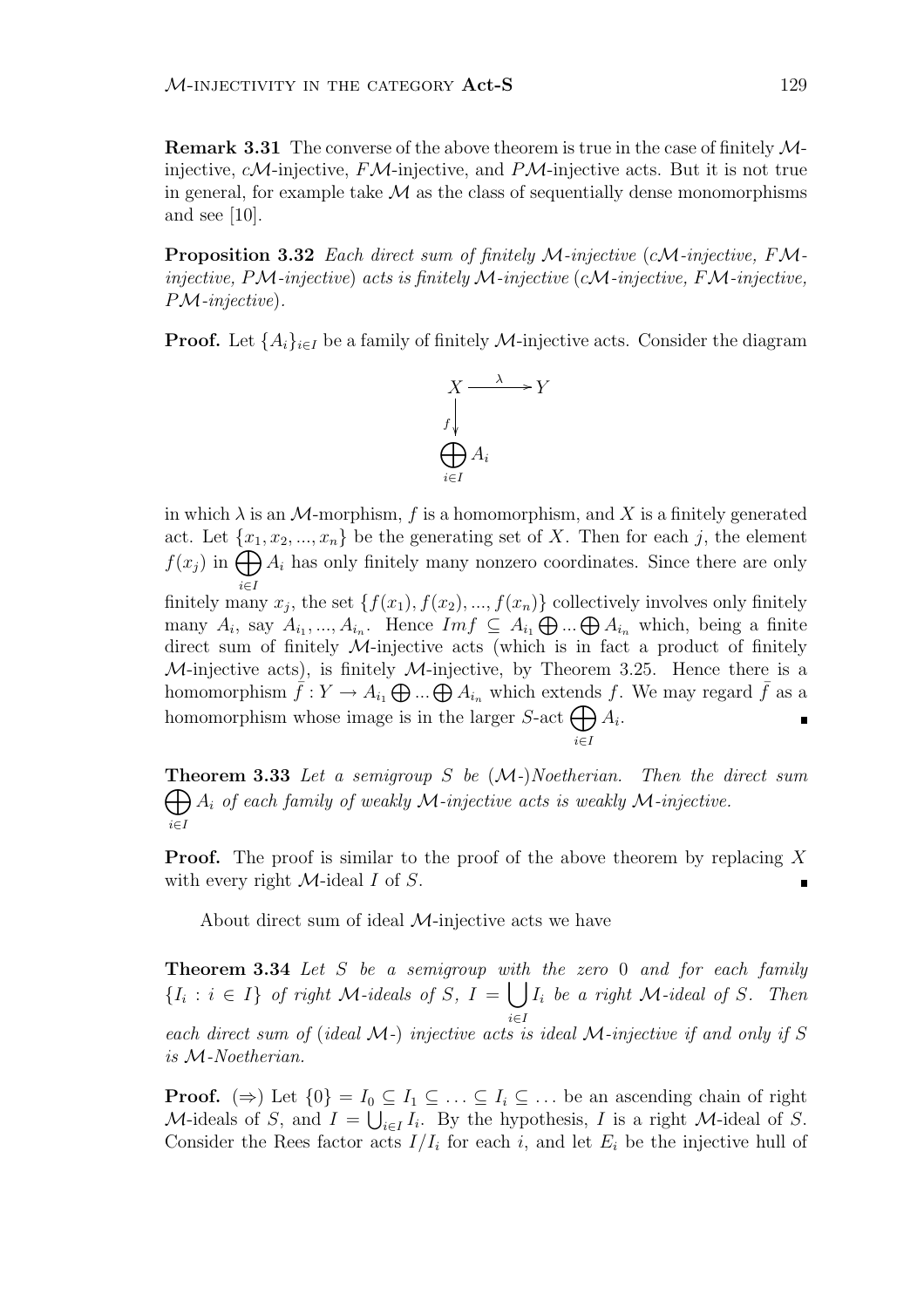$I/I_i$ . Then  $E=$  $\sim$ i  $E_i$  is ideal M-injective by the hypothesis. Consider natural epimorphisms  $f_i: I \to I/I_i$  and define an S-map  $f: I \to E$  by  $f(s) = (f_i(s))_i$ . Notice that for each  $s \in I$  only finitely many components of  $f(s)$  are nonzero, because  $s \in I_k$  for some k, and so  $f_i(s) = 0$  for all  $i \geq k$ . Now, since E is ideal M-injective by assumption, there exists an element  $a \in E$ ,  $f = \lambda_a$ . Since  $a \in E = \bigoplus E_i, a = (a_1, a_2, \ldots, a_k, \ldots),$  so there is t such that  $a_k = 0$  for all  $k \geq t$ . Then since for any  $x \in I$ ,  $f(x) = ax$ , and since  $(ax)_t = a_t x = 0$ , it follows that  $I \subseteq I_t$ . Hence  $I_{t+1} = I_{t+2} = \ldots = I$ . Thus S satisfies the ascending chain condition on its  $M$ -right ideals and so is  $M$ -Noetherian.

(←) Let  $\{A_i : i \in I\}$  be a family of ideal *M*-injective acts with zero elements. Let  $f: I \to \bigoplus A_i$  be an S-map from a right M-ideal I of S and assume that I is i∈I generated by  $\{s_1, s_2, \ldots, s_n\}$ , since S is M-Noetherian. Then, since only finitely many components of each  $f(s_i)$  are nonzero, we get that  $Im f$  is contained in a direct sum of finitely many  $A_i$ , say  $i_1, i_2, \ldots, i_m$ . Then,  $A_{i_1} \oplus A_{i_2} \oplus \cdots \oplus A_{i_m}$  which is in fact a product, is ideal M-injective,  $f = \lambda_a$ , for some  $a \in A_{i_1} \oplus A_{i_2} \oplus \cdots \oplus A_{i_m} \subseteq$  $A_i$ .  $\blacksquare$ i∈I

**Proposition 3.35** Let for each family  $\{I_i : i \in I\}$  of right M-ideals of a semigroup S,  $I = \bigcup I_i$  be a right M-ideal of S. If every finitely M-injective act is ical M-injective then S is M-Noetherian. The converse is true if S is a monoid.

**Proof.** Let  $\{A_i : i \in I\}$  be a family of ideal M-injective acts. Since each ideal Minjective act is finitely  $\mathcal{M}$ -injective thus each  $A_i$  is finitely  $\mathcal{M}$ -injective. We know that each direct sum of finitely  $\mathcal{M}$ -injective acts is finitely  $\mathcal{M}$ -injective and so by the hypothesis it is ideal  $\mathcal{M}\text{-injective}$ . So, by Theorem 3.34, S is  $\mathcal{M}\text{-Noetherian}$ .

For the converse, let S be a monoid, A be a finitely  $M$ -injective act, and  $f: I \to A$  be an S-map from a right M-ideal I of S. Since S is M-Noetherian, I is finitely generated. Now, since  $A$  is finitely  $M$ -injective there exists an  $S$ -map  $g : S \to A$  which extends f. Then g is of the form  $\lambda_a$  for  $a = g(1)$  where 1 is the identity element of the monoid S. Thus f is also of the form  $\lambda_a$  and hence A is ideal M-injective.

We recall the following Theorem from [12].

Theorem 3.36 Each direct sum of injective S-acts is injective if and only if S is Noetherian.

Corollary 3.37 If S is an M-Noetherian semigroup and ideal M-injectivity (weak M-injectivity) for S-acts implies injectivity, then S must be Noetherian.

Proof. By Theorem 3.36, S is Noetherian if and only if every direct sum of injective S-acts is injective. Now, if  $\{A_i : i \in I\}$  is any family of injective acts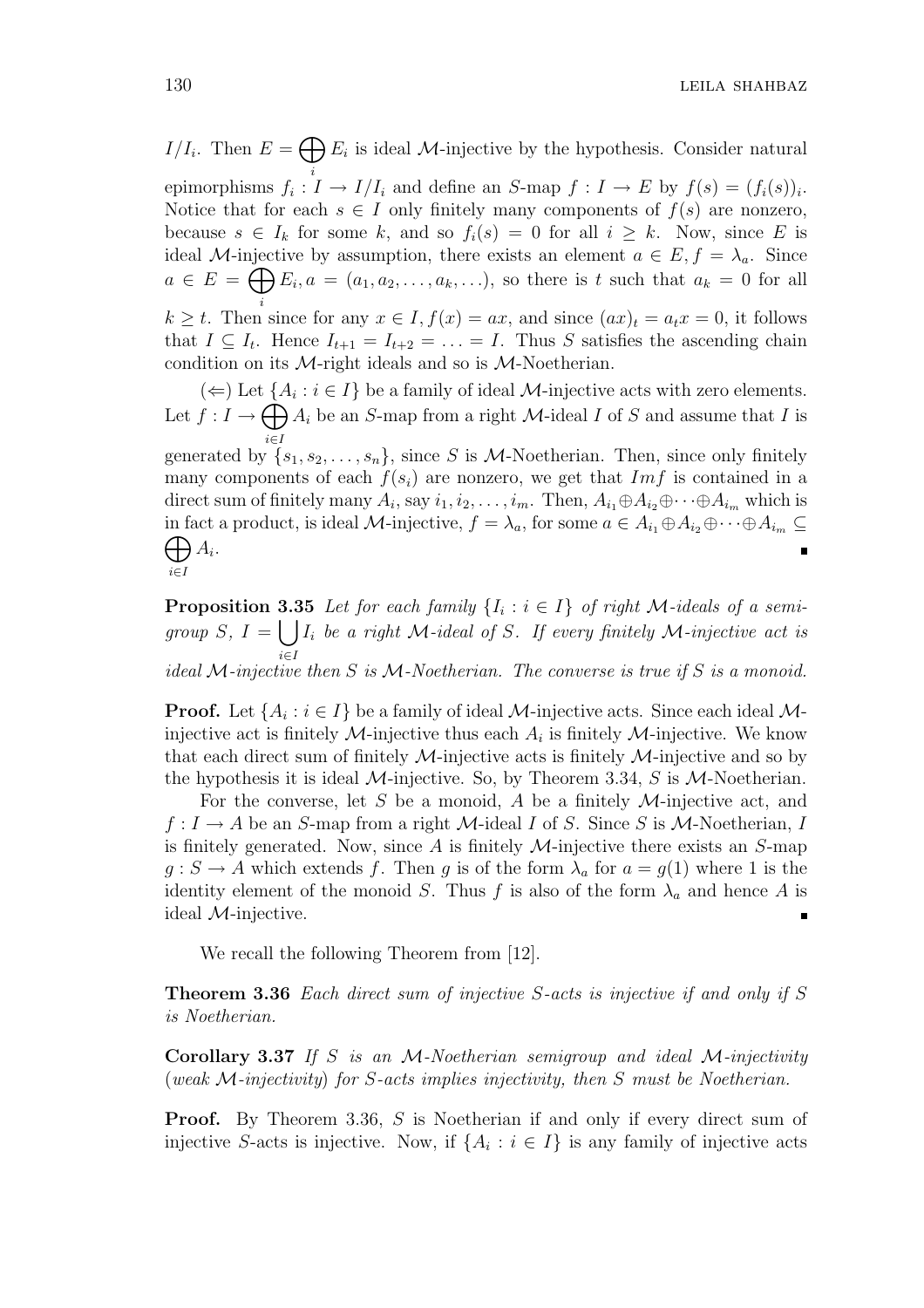then they are also ideal M-injective, and so, by Theorem 3.34, their direct sum is ideal  $M$ -injective and hence injective by the hypothesis, and so the result.

**Definition 3.38** An S-act A is called *countably*  $\sum$ -ideal M-injective if any countable direct sum of  $A$  with itself is ideal  $M$ -injective.

**Theorem 3.39** Let for each family  $\{I_i : i \in I\}$  of right M-ideals of S, I =  $\overline{a}$ i∈I  $I_i$ be a right  $\mathcal{M}\text{-ideal}$  of S. Then the following are equivalent:

- (1) Each direct sum of injective acts is ideal M-injective.
- (2) Each injective act is countably  $\sum$ -ideal M-injective.
- $(3)$  S is M-Noetherian.

**Proof.** (1) $\Rightarrow$ (2) is clear.

 $(2) \Rightarrow (3)$  Applying the notations of Theorem 3.34, put A =  $\overline{y}$  $n \in \mathbb{N}$  $E_n$ . Then A is injective, and so by (2),  $\bigoplus$  $n \in \mathbb{N}$ A is ideal M-injective. But,  $A =$  $\overline{v}$  $n \in \mathbb{N}$  $E_n$  $= E_m \oplus$  $\overline{y}$  $n \neq m$  $E_n$ , for each  $m \in \mathbb{N}$ . Thus  $\bigoplus$  $m \in \mathbb{N}$  $A =$  $\sim$  $m {\in} \mathbb{N}$  $E_m \oplus$  $\sim$  $m \in \mathbb{N}$  $\mathbf{r}$  $n \neq m$  $E_n =$  $\overbrace{\phantom{1}}^{n\neq i}$ 

 $E \oplus$  $m \in \mathbb{N}$   $n \neq m$  $E_n$ , which means that E is a direct summand of an ideal M-injective

act and hence is ideal  $M$ -injective, by Theorem 3.30. The rest of the proof is similar to Theorem 3.34.

 $(3) \Rightarrow (1)$  is proved similar to Theorem 3.34.

#### 4. Some Baer conditions

The condition that weak injectivity implies injectivity is known as the Baer Criterion for injectivity. In this section we give some Baer conditions.

Definition 4.40 An S-act A is called

- (i) quasi injective if any S-map  $f : B \to A$  from a subact B of A can be extended to A.
- (ii)  $\sum$ -injective ( $\sum$ -quasi injective) if every direct sum of A with itself is injective (quasi injective).

Theorem 4.41 The following conditions are equivalent:

- (1) Each weakly M-injective act is injective and S is M-Noetherian.
- (2) Each FM-injective act is injective.

Н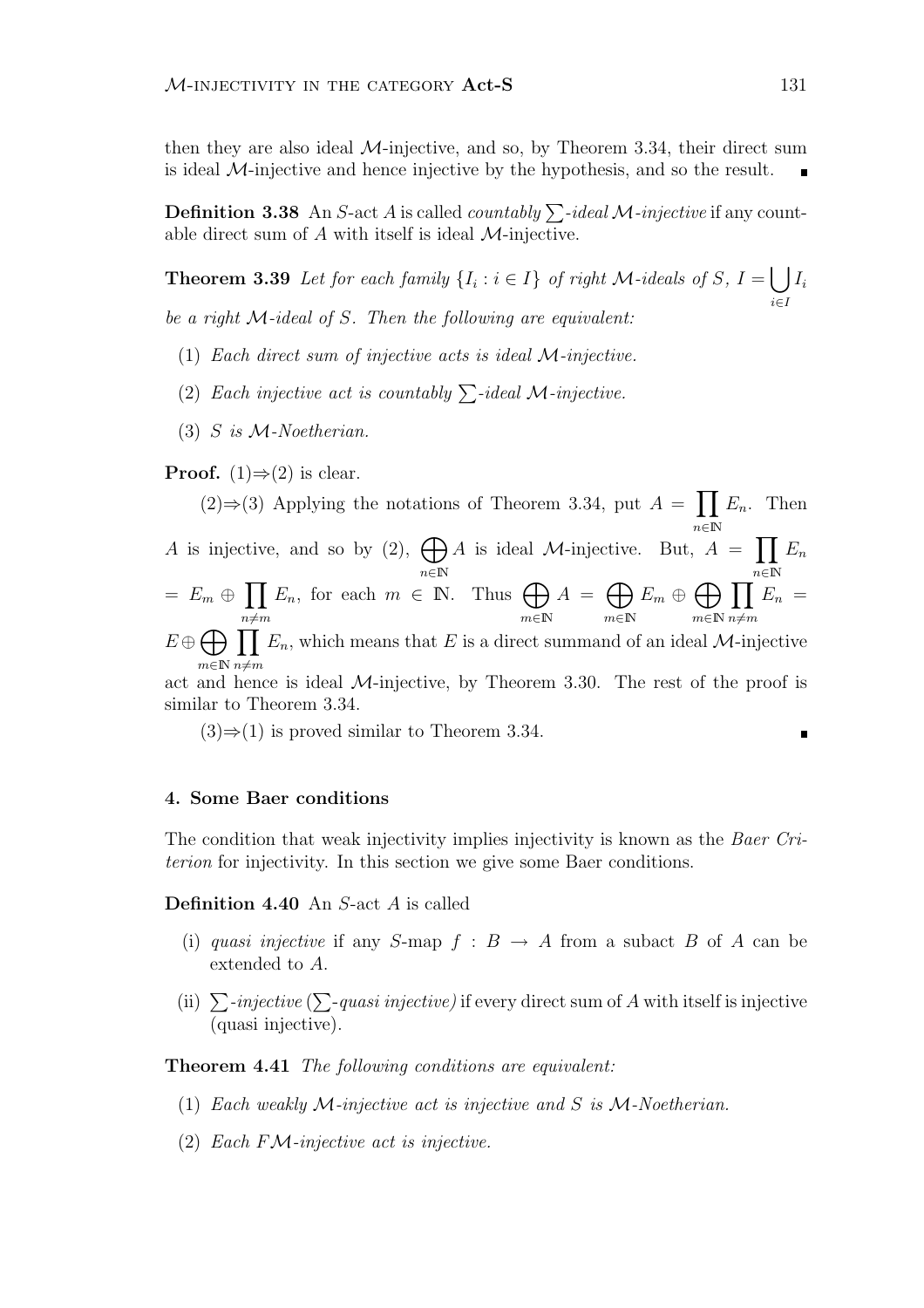132 LEILA SHAHBAZ

(3) Each FM-injective act is quasi injective with a zero element.

**Proof.** (1) $\Rightarrow$ (2) Since S is M-Noetherian, each right M-ideal is finitely generated, so an act A is weakly M-injective if and only if it is  $F\mathcal{M}$ -injective.

 $(2) \Rightarrow (3)$  is clear.

 $(3) \Rightarrow (2)$  Let A be FM-injective and  $E(A)$  be the injective hull of A. Then, by Theorem 3.32,  $A \oplus E(A)$  is FM-injective and hence by (3) quasi injective. The rest of the proof is quite similar to the proof of  $(4) \Rightarrow (1)$  of Theorem 4.42.

 $(2) \Rightarrow (1)$  Since every weakly M-injective act is FM-injective, we get the first part. To see that S is  $M$ -Noetherian, using Theorem 3.36 we show that any direct sum of injective acts is injective. This is true because of (2) and since ,by Proposition 3.32, any direct sum of  $F\mathcal{M}$ -injective acts is  $F\mathcal{M}$ -injective.

**Theorem 4.42** If S is an M-Noetherian semigroup, then the following are equivalent:

- (1) Each weakly (ideal)  $\mathcal{M}\text{-}\text{injective act is injective.}$
- (2) Each weakly (ideal) M-injective act is  $\sum$ -injective and has a fixed element.
- (3) Each weakly (ideal) M-injective act is  $\sum$ -quasi injective and has a fixed element.
- (4) Each weakly (ideal) M-injective act is quasi injective and has a fixed element.

**Proof.** (1) $\Rightarrow$ (2) is true using Theorem 3.33. Also recall that each injective act has a fixed element.

 $(2) \Rightarrow (3)$  and  $(3) \Rightarrow (4)$  are clear.

(4)⇒(1) Let A be weakly M-injective and  $E(A)$  be the injective hull of A. Then  $A \oplus E(A)$  is weakly M-injective and hence quasi injective by (4). So, considering the monomorphism  $A \hookrightarrow E(A) \stackrel{\tau_{E(A)}}{\longrightarrow} A \oplus E(A)$ , where  $\tau_{E(A)}$  is the injection  $x \mapsto (0, x)$ , and the S-map  $\tau_A : A \to A \oplus E(A)$ , there exists an Smap  $g : A \oplus E(A) \to A \oplus E(A)$  such that  $g\tau_{E(A)} |_{A} = \tau_A$ . This implies that  $p_A g \tau_{E(A)}$  | $_A = id_A$  and so A is a retract of the injective act  $E(A)$  and hence is injective.  $\blacksquare$ 

**Theorem 4.43** Let for each family  $\{I_i : i \in I\}$  of right M-ideals of S, I =  $\overline{a}$ i∈I  $I_i$ be a right M-ideal of S. Then the following are equivalent:

- (1) The direct sum of each family of weakly  $\mathcal{M}\text{-}\text{injective}$  acts is ideal  $\mathcal{M}\text{-}\text{injective}$ .
- (2) S is M-Noetherian and weak M-injectivity implies ideal M-injectivity.
- (3) Each  $F\mathcal{M}$ -injective act is ideal  $\mathcal{M}$ -injective.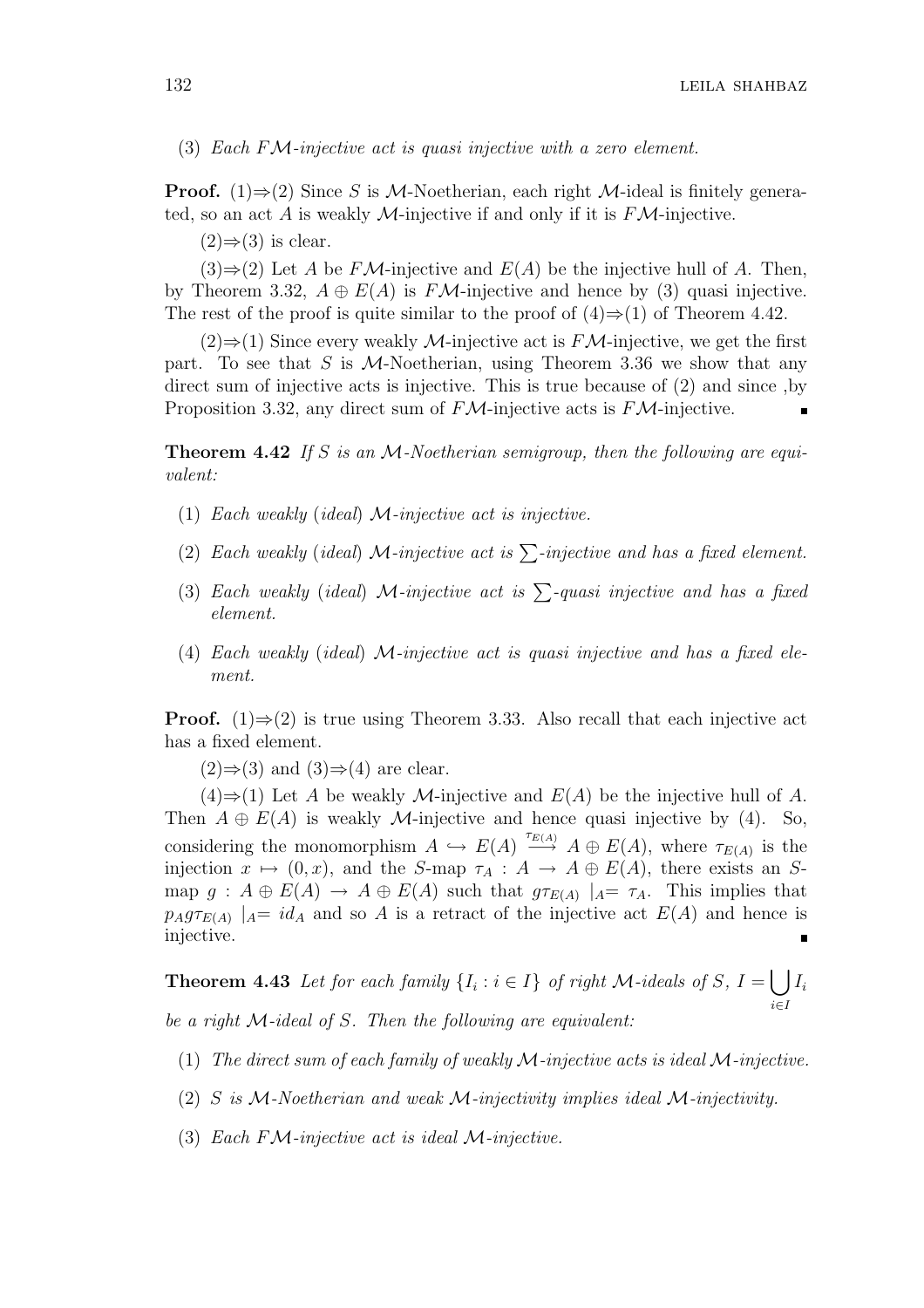**Proof.** (1)⇒(2) Similar to the proof of Theorem 3.34 it is shown that S is M-Noetherian, the rest is clear.

 $(2)$  ⇒ (1) It is concluded from Theorem 3.34.

 $(2) \Rightarrow (3)$  Since S is M-Noetherian, each right M-ideal of S is finitely generated and so weak  $\mathcal{M}$ -injectivity coincides with  $F\mathcal{M}$ -injectivity. So (3) holds.

 $(3) \Rightarrow (2)$  Since every weakly M-injective act is  $F\mathcal{M}$ -injective we get the first part. For the second part, let  $\{A_i : i \in I\}$  be a family of injective acts. Since each injective act is  $F\mathcal{M}$ -injective and since each direct sum of  $F\mathcal{M}$ -injective each injective act is  $\mathbf{F} \mathcal{M}$ -injective and since each direct sum of  $\mathbf{F} \mathcal{M}$ -injective and so ideal acts is  $\mathbf{F} \mathcal{M}$ -injective, thus the direct sum  $\bigoplus_{i \in I} A_i$  is  $\mathbf{F} \mathcal{M}$ -injective and so ide M-injective by the hypothesis. Thus S is M-Noetherian, by Theorem 3.34.

Acknowledgments. The author would like to thank Professor M. Mehdi Ebrahimi and Professor Mojgan Mahmoudi for their very useful comments and helpful conversations during this research.

### References

- [1] Banaschewski, B., Injectivity and essential extensions in equational classes of algebras, Queen's Papers in Pure and Applied Mathematics, 25 (1970), 131-147.
- [2] Barzegar, H. and Ebrahimi, M.M, Essentiality and injectivity relative to sequential purity of acts, Semigroup Forum, 79 (2009), 128 144.
- [3] BARZEGAR, H., EBRAHIMI, M. M., MAHMOUDI, M., Essentiality and injectivity, Appl. Categor. Struct., 18 (2010), 73-83.
- [4] BERTHIAUME, P., The injective envelope of S-sets, Canad. Math. Bull. 10 (2) (1967), 261-273.
- [5] Ebrahimi, M.M., Algebra in a Grothendieck topos: injectivity in quasiequational classes, J. Pure Appl. Algebra, 26 (3) (1982), 269-280.
- [6] EBRAHIMI, M.M. and MAHMOUDI, M., The category of M-sets, Ital. J. Pure Appl. Math., 9 (2001), 123-132.
- [7] HERRLICH H. and EHRIG, H., The construct **PRO** of projection spaces: its internal structure, Lecture Notes in Computer Science, 393 (1988), 286-293.
- [8] Howie, J.M., Fundamentals of Semigroup Theory, Oxford Science Publications, Oxford, 1995.
- [9] KILP, M., KNAUER U., and MIKHALEV, A., Monoids, Acts and Categories, Walter de Gruyter, Berlin, New York, 2000.